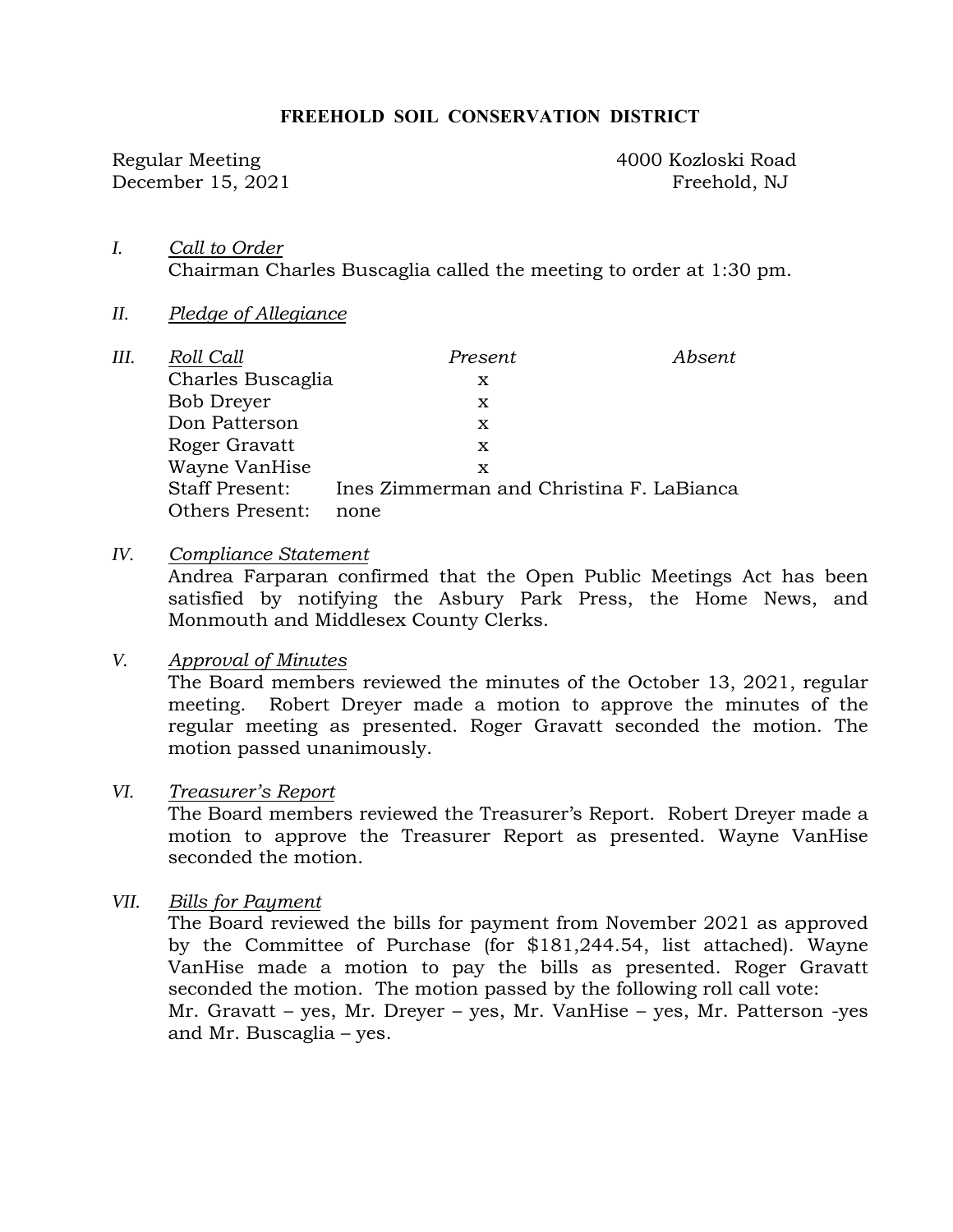Minutes of December 15, 2021 Page 2

> Resolution 2022-006 was presented for review. The resolution involves the existence of computer services to complete/enhance the migration of the database. The resolution proposes the needed work be completed by Control Point Associates in three (3) phases with monies in the FY2022 approved budget appropriated in the Vehicle and Equipment Purchase category for the database migration work. (copy of Resolution attached) Wayne VanHise made a motion to approve resolution 2022-006 not to exceed \$11,245 for phases GS-0015, GS-0080 and GS-0060. Roger Gravatt seconded the motion and the motion was passed by the following roll call vote: Mr. Gravatt – yes, Mr. VanHise – yes. Mr. Dreyer – yes. Mr. Patterson – yes and Mr. Buscaglia – yes.

> The Board reviewed the bills for payment from December 2021 (for \$190,203.13, list attached). Donald Patterson made a motion to pay the bills as presented. Wayne VanHise seconded the motion. The motion passed by the following roll call vote: Mr. Gravatt – yes, Mr. Dreyer – yes, Mr. VanHise – yes, Mr. Patterson - yes and Mr. Buscaglia – yes.

- *VIII. Correspondence* 
	- The New Jersey State Agriculture Convention is February 8-10, 2022 in Atlantic City at Harrah's Resort. Let Ines or Christina know if you plan to attend.
	- Confirmation was received that the Freehold Soil Conservation District is no longer connected as a stakeholder in the dam replacement Assunpink project.

## *IX. Committee Report*

There were no reports to review this month.

- *X. District Manager's Report* 
	- 1. NJACD Annual Conference
		- The NJACD Annual Conference originally scheduled to be held in person at the Monmouth County Agricultural Building in November has been changed to an in-person and virtual meeting on March 28, 2022 to gather the districts together for training. Registration information will follow as soon as it is available.
	- 2. Staff Status
		- Michael Hill has applied for and been approved for retirement effective January 1, 2022. Mike has been with the District since July 28, 1986.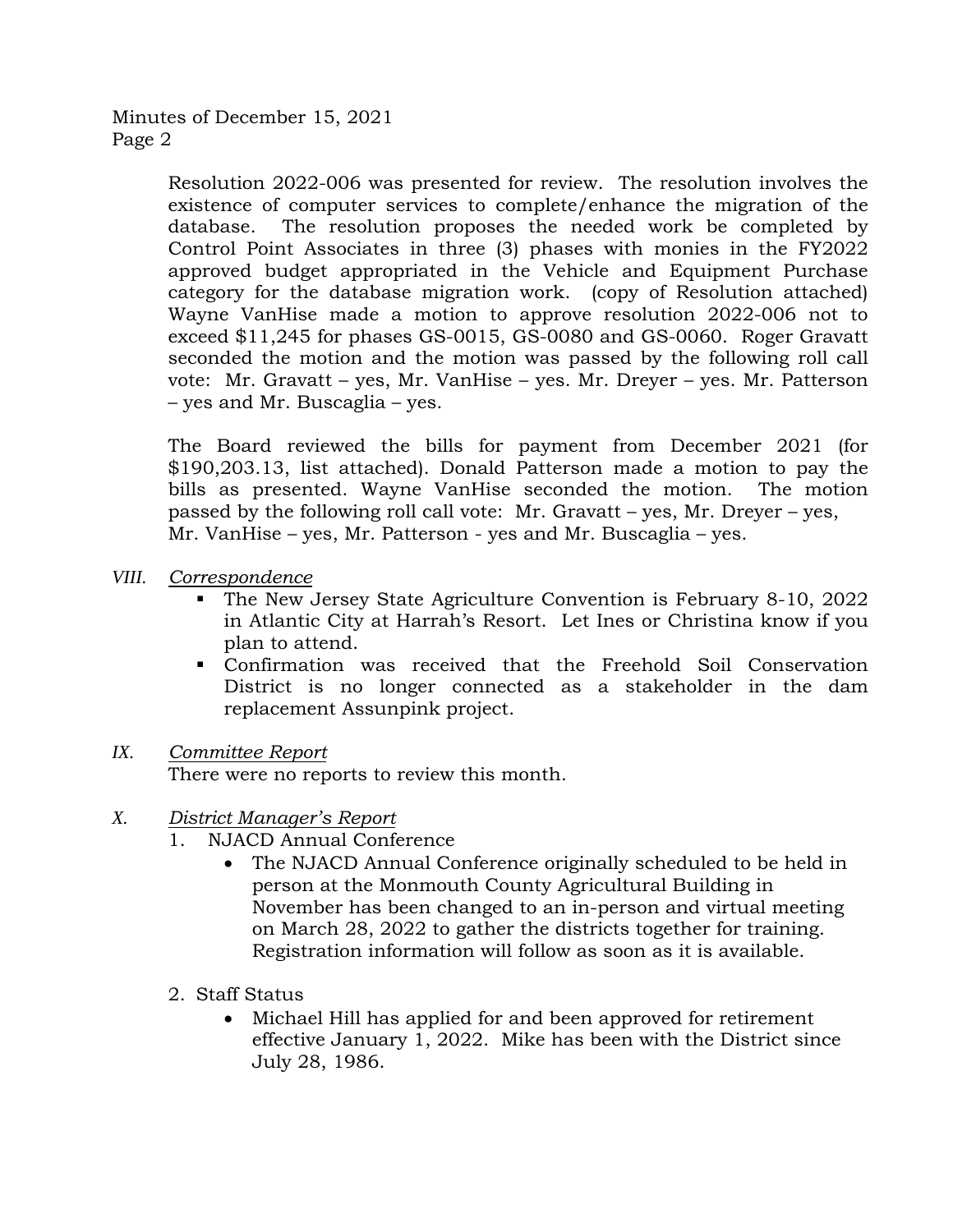Minutes of December 15, 2021 Page 3

- Ines has proposed the following promotions: Timothy Thomas promoted to Assistant District Manager, and Michael Infanti and Paul Califano promoted to Resource Conservationists. Michael would concentrate on supervisor of the field work and Paul would concentrate on the supervision of plan review duties. Roger Gravatt made a motion to approve the proposed promotions. Wayne VanHise seconded the motion and the motion was passed by the following roll call vote: Mr. Gravatt – yes, Mr. VanHise – yes, Mr. Patterson – yes, Mr. Dreyer – yes, and Mr. Buscaglia – yes.
- Ines also proposed hiring a new site inspector and start the interview process as soon as possible. The starting salary would be \$48,500. Robert Dreyer made a motion to advertise for the position and hire if a good candidate is found. Donald Patterson seconded the motion and the motion was passed by the following roll call vote: Mr. Dreyer – yes, Mr. Patterson – yes, Mr. Gravatt – yes, Mr. VanHise – yes, and Mr. Buscaglia – yes.
- 3. Truck Bid
	- A bid package for a 2022 Ford Ranger or equal went out. One (1) bid was received from Hertrich Fleet Services. The purchase price of the 2022 Ford Ranger is \$25,022.00 and the trade-in value is \$5,300.00 for the 2015 Ford Escape. Robert Dreyer made a motion to accept the bid from Hertrich Fleet Services for the purchase of the 2022 Ford Ranger and accept the trade-in amount for the 2015 Ford Escape. Roger Gravatt seconded the motion and the motion was passed by the following roll call vote: Mr. Dreyer – yes, Mr. Gravatt – yes, Mr. Patterson – yes, Mr. VanHise – yes, and Mr. Buscaglia – yes.
- 4. Audit Update
	- Per the auditor, the issuance of the final report is delayed because they are required to include actuarial information in the report relating to post-employment benefits (Governmental Accounting Standards Board {GASB} Statement #75) that comes from a report issued by the State of New Jersey by its actuary. This report has not yet been issued by the State by its actuary and is delaying the issuance of any reports that are prepared in accordance with Generally Accepted Accounting Principles (GAAP). The District reports on GAAP and therefore the audit report cannot be issued until the GASB 75 numbers are incorporated into the District's audit report. This information is the basis for Note 7 in the report.